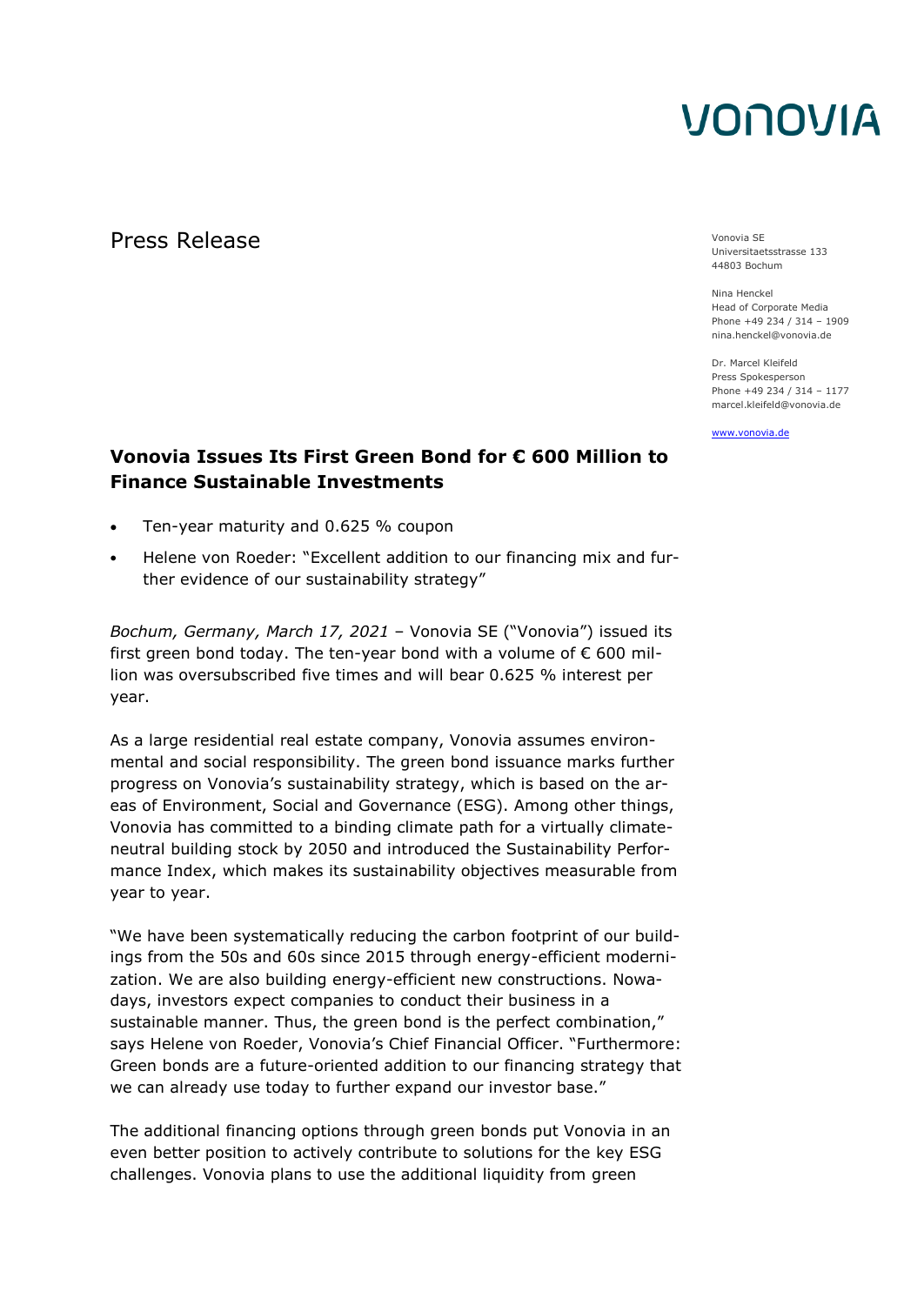# VONOVIA

Page 2 / 3 Vonovia SE

bonds to refinance sustainability projects in Germany, Austria and Sweden. These include investments in buildings, for example through new construction or modernization projects that lead to energy efficiency class B or better (in Austria minimum A) and that were initiated within the last 36 months. Other investment projects include renewable energy, for instance generating solar energy through additional photovoltaic installations.

"We will continue to make comprehensive investments to achieve our goal of establishing a virtually climate-neutral portfolio by 2050," says Helene von Roeder.

The green bond is yet another step taken by Vonovia to further develop its financing strategy. At the start of the year, the company forged ahead in digitization and, for the first time, issued a fully digital registered bond – which was also a novelty on the capital market. To do so, the company used blockchain technology for the transfer of ownership of the bond and created the necessary security token for it using the online marketplace firstwire.

### **2021 Financial Calendar:**

*April 16, 2021: Annual General Meeting May 4, 2021: Interim Statement for the first quarter of 2021 August 6, 2021: Interim Financial Report for 2021 November 4, 2021: Interim Statement for the first nine months of 2021* 

### **About Vonovia**

Vonovia SE is Europe's leading private residential real estate company. Vonovia currently owns around 416,000 residential units in all attractive cities and regions in Germany, Sweden and Austria. It also manages around 74,000 apartments. Its portfolio is worth approximately € 58.9 billion. As a modern service provider, Vonovia focuses on customer orientation and tenant satisfaction. Offering tenants affordable, attractive and livable homes is a prerequisite for the company's successful development. Therefore, Vonovia makes long-term investments in the maintenance, modernization and senior-friendly conversion of its properties. The company is also creating more and more new apartments by realizing infill developments and adding to existing buildings.

Universitaetsstrasse 133 44803 Bochum

Nina Henckel Head of Corporate Media Phone +49 234 / 314 – 1909 nina.henckel@vonovia.de

Dr. Marcel Kleifeld Press Spokesperson Phone +49 234 / 314 – 1177 marcel.kleifeld@vonovia.de

[www.vonovia.de](http://www.vonovia.de/)